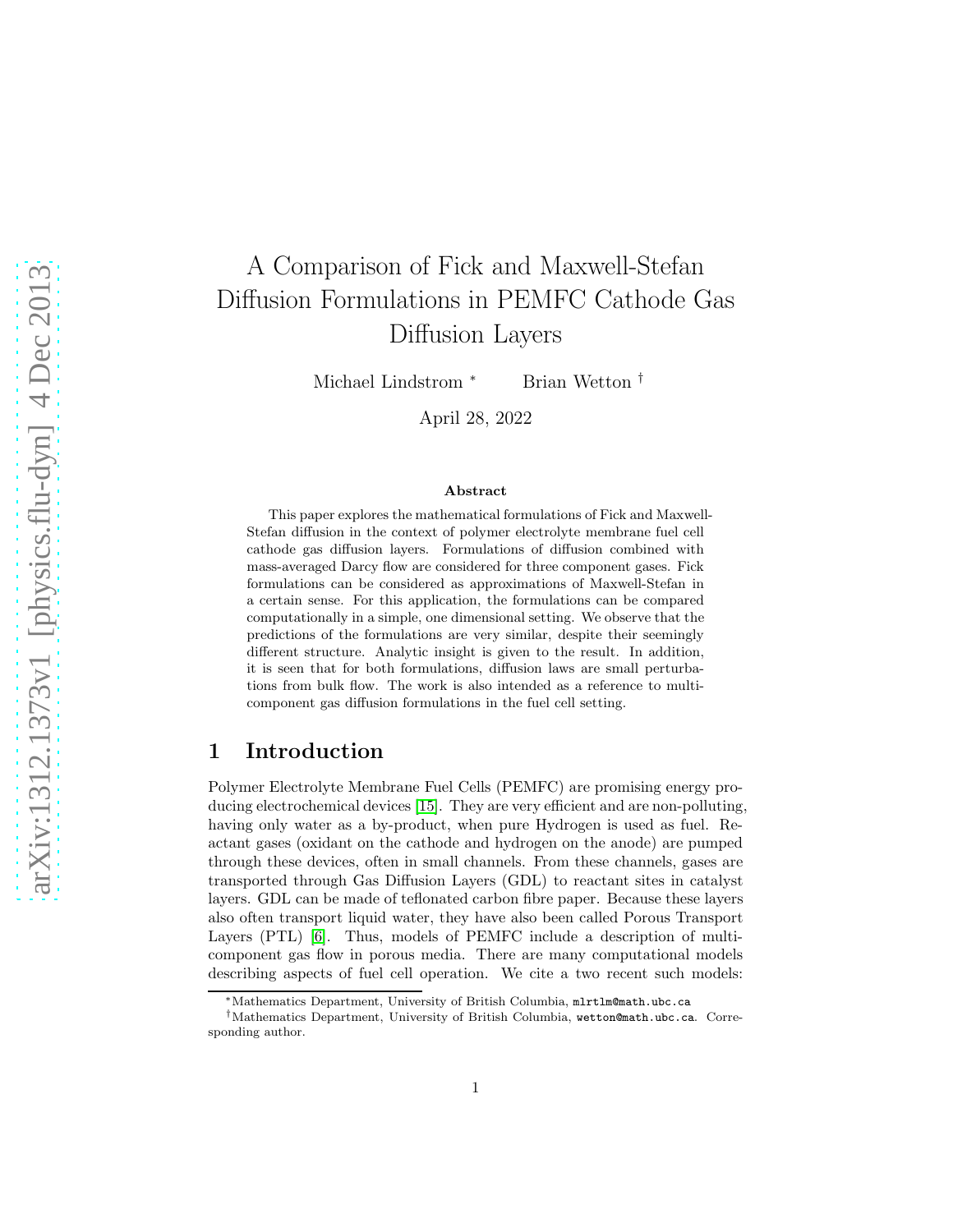[\[8\]](#page-10-1) includes a Fick model of multi-component gas diffusion and [\[16\]](#page-11-1) a Maxwell-Stefan diffusion model. It is well known that (diagonal) Fick diffusion is an approximation of Maxwell-Stefan diffusion and only coincides with it when the molar masses and the binary diffusivities of the gas components are identical [\[12\]](#page-11-2). However, in this research area it is known that the use of the Fick formulation can lead to small errors in modelling transport in the cathode GDL [\[9\]](#page-10-2). In this work, we compare the formulations in a simple, analytic framework that is representative of dry cathode GDL transport. We show that the two formulations do indeed give quite similar results, varying by only a few percent. We give analytic insight into why the results are so similar even though the structure of the formulations are so different.

Complete modelling of cathode GDL transport should include liquid water. We consider dry transport to be able to focus on the question of "Fick versus Stefan Maxwell" formulations, the purpose of this work. The two formulations should give quite different results on the anode, where Hydrogen has a very different molar mass and binary diffusivity, and is the majority phase if pure Hydrogen is used. However, in this case, Hydrogen transport in dry gas is so efficient it is rarely a limiting factor in PEMFC operation, which is why the anode is not considered in this study. Hydrogen starvation due to blockage by liquid water is quite significant, however, and can be a source of catalyst layer degradation [\[5\]](#page-10-3).

In section [2](#page-1-0) below, we present a summary of formulations of (consistent) Fick and Maxwell-Stefan diffusion. This is followed in section [3](#page-5-0) by an application to PEMFC Cathode GDL conditions, where it is seen that a diagonal Fick approximation is appropriate. This is confirmed in a one-dimensional computational setting in section [4.](#page-7-0) All parameters used in the study are summarized in table [1.](#page-6-0)

## <span id="page-1-1"></span><span id="page-1-0"></span>2 Formulations

#### 2.1 Choice of unknowns

In this paper, we will model the concentration profiles within the gas diffusion layer of the cathode with three gas species:  $O_2$ ,  $H_2O_{\text{van}}$  (water vapor), and  $N_2$ . Our model will be an isothermal (constant temperature), steady-state approximation to the concentration profiles of the gases. It is known that the time scale for gas dynamics in GDLs is extremely fast [\[11\]](#page-10-4) so the steady state assumption is valid. The isothermal assumption is made just to simplify the presentation. We will let  $\mathbf{C} = (C_1, C_2, C_3)^T$  be the vector representing the molar concentration of the three gas species, where  $C_i$  represents the concentration of species  $i$  ( $i = 1$ ) for Oxygen,  $i = 2$  for water vapour,  $i = 3$  for Nitrogen). We will also denote the total concentration of all three gas species by  $||\mathbf{C}|| = C_1 + C_2 + C_3$ . The concentrations have a bulk (mass-averaged) velocity  $U$  and have molar diffusive fluxes J (in general nine scalar quantities, for each gas component in each coordinate direction) relative to that velocity. For this application  $U$  will be determined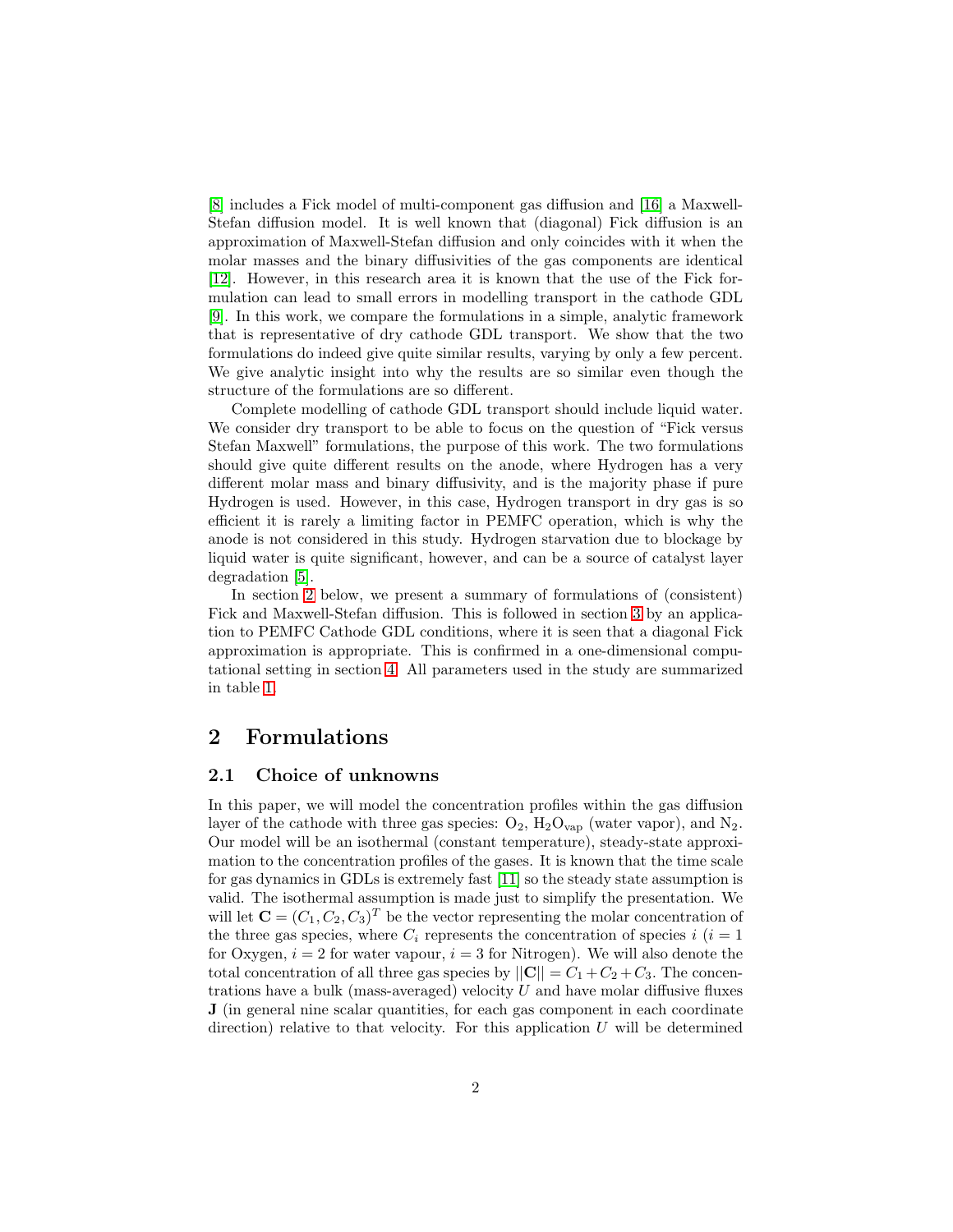by Darcy's Law for porous media flow, described below. Conservation of each component is expressed in the following three equations:

<span id="page-2-0"></span>
$$
\nabla \cdot (C_i U + J_i) = 0. \tag{1}
$$

Equivalently, we would define  $Q_i = C_i U + J_i$ , the total flux and write

<span id="page-2-2"></span>
$$
\nabla \cdot Q_i = 0. \tag{2}
$$

We can also write the conservation of total mass

<span id="page-2-1"></span>
$$
\nabla \cdot (\rho U) = 0 \tag{3}
$$

where  $\rho$  is the mass density given by  $\rho = M_1 C_1 + M_2 C_2 + M_3 C_3$  where  $M_i$  is the molar mass of species  $i$ . For  $(1)$  to be consistent with  $(3)$  we must have

<span id="page-2-4"></span>
$$
M_1 J_1 + M_2 J_2 + M_3 J_3 = 0 \tag{4}
$$

in each direction and for  $(2)$  to be consistent with  $(3)$ 

$$
M_1Q_1 + M_2Q_2 + M_3Q_3 = \rho U. \tag{5}
$$

There are two formulations that can be used to describe the combined bulk and diffusive transport of the three species. They are equivalent as long as the consistency conditions above are met.

- A: The three components of  $C$  are taken as unknowns with [\(1\)](#page-2-0) or [\(2\)](#page-2-2) as the equations. The resulting total density satisfies [\(3\)](#page-2-1) automatically.
- **B:** Some choice of two components of C (say  $C_1$  and  $C_2$ ) and  $\rho$  are taken as unknowns satisfying the corresponding two equations of [\(1\)](#page-2-0) and [\(3\)](#page-2-1). The remaining third component

<span id="page-2-5"></span>
$$
C_3 = (\rho - M_1 C_1 - M_2 C_2) / M_3 \tag{6}
$$

will automatically satisfy the remaining third equation of  $(1)$ .

Typically, computer implementations have been made using the formulation **B** above since the velocity  $U$  is used in total mass conservation [\(3\)](#page-2-1) in many commercial and freeware codes for fluid flow.

#### 2.2 Diffusion

Maxwell-Stefan diffusion fluxes are determined by [\[13\]](#page-11-3) (page 19)

<span id="page-2-3"></span>
$$
\sum_{j} A_{ij} J_j = \nabla \left( \frac{C_i}{|\mathbf{C}|} \right) \tag{7}
$$

.

where

$$
A_{ij}(\mathbf{C}) = \frac{1}{||\mathbf{C}||^2} \begin{cases} \sum_{\ell \neq i} \frac{-C_{\ell}}{D_{i\ell}} \text{ if } i = j\\ \frac{C_i}{D_{ij}} \text{ if } i \neq j \end{cases}
$$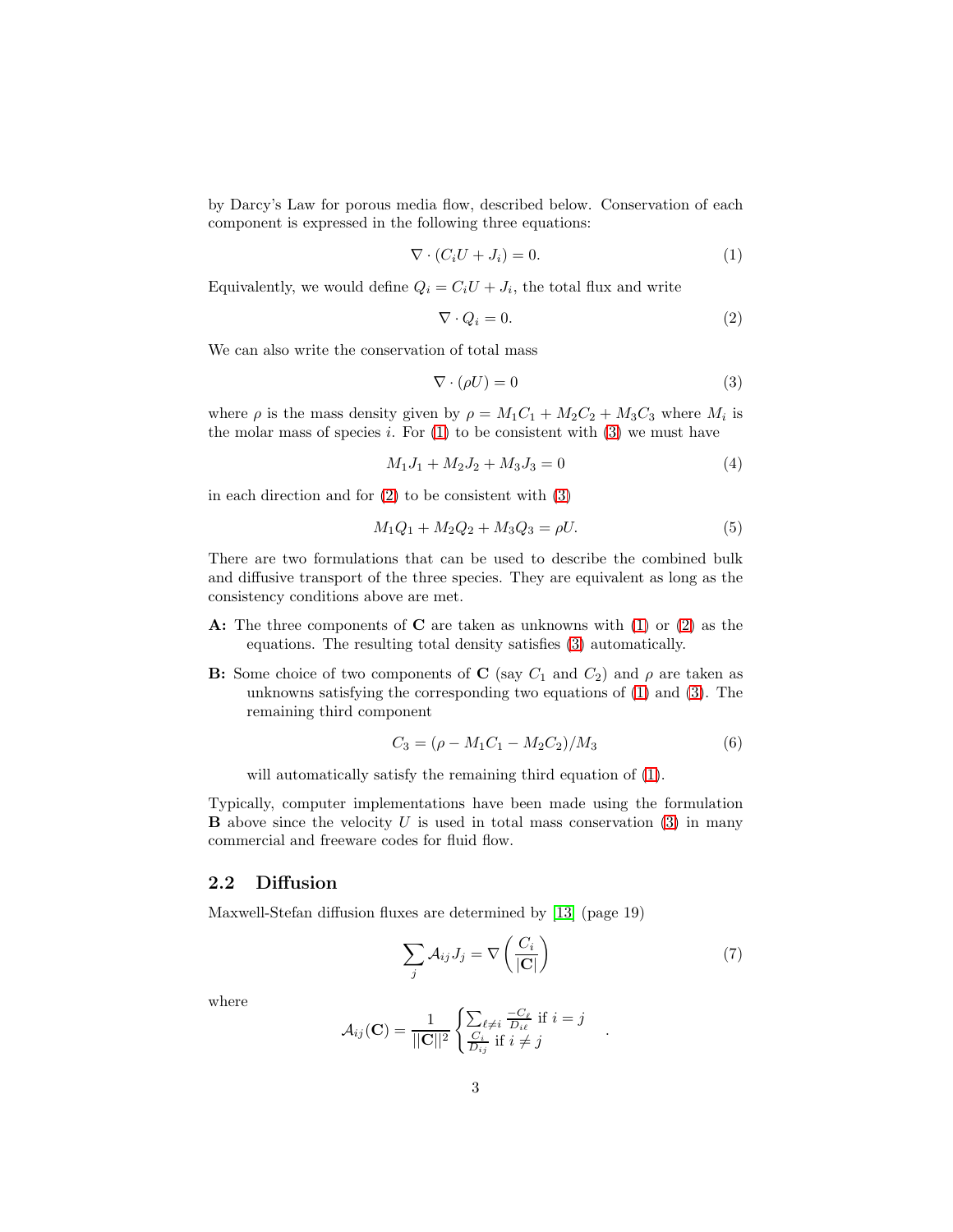Note that [\(7\)](#page-2-3) is a tensor equation, a  $3 \times 3$  system with matrix A for the fluxes in each coordinate direction. The binary diffusivities  $D_{i,j}$  are given constants.

Consider now  $(7)$  in a single coordinate direction x. The right hand side vector  $\bf{G}$  is given by

$$
G_i = \frac{\partial}{\partial x} \left( \frac{C_i}{\|\mathbf{C}\|} \right)
$$

and the system for the  $x$  component of the fluxes  $J$  is [\(7\)](#page-2-3) written in matrix form:

<span id="page-3-0"></span>
$$
AJ = G.
$$
 (8)

The matrix  $A$  is not invertible (it has rank 2). The system  $(8)$  is solvable only when the right hand satisfies

<span id="page-3-1"></span>
$$
G_1 + G_2 + G_3 = 0 \tag{9}
$$

but that is always true for the form of vector  $X$  taken as the right hand side. In mathematical terms, the condition above is the standard one for rank deficient systems, that **X** must be perpendicular to the nullspace of  $\mathcal{A}^T$ , which is spanned by  $[1, 1, 1]^T$ . The solution fluxes **J** are not determined uniquely. They are determined up to a multiple of the nullvector  $C = [C_1, C_2, C_3]^T$  of A. The arbitrary multiple has the physical significance of a molar averaged velocity, which should be chosen so that the mass average of the fluxes  $(4)$  is satisfied.

There are a number of ways to proceed to write modified linear systems for J of full rank. The first approach, suitable for formulation A of section [2.1](#page-1-1) is to augment **J** with a scalar  $\xi$  and solve the following  $4 \times 4$  full rank system

<span id="page-3-2"></span>
$$
\hat{\mathcal{A}}\begin{bmatrix}J_1\\J_2\\J_3\\ \xi\end{bmatrix} = \begin{bmatrix}G_1\\G_2\\G_3\\0\end{bmatrix}.
$$
\n(10)

where (written in block form):

$$
\hat{\mathcal{A}} = \left[\begin{array}{rrr} & A & \begin{bmatrix} 1 \\ 1 \\ 1 \end{bmatrix} \\ \hline M_1 & M_2 & M_3 & 0 \end{array}\right].
$$

The variable  $\xi$  has the interpretation of a projection distance of the first three components of the right hand side onto the subspace [\(9\)](#page-3-1). As long as the right hand is consistent, the resulting  $\xi$  will be zero. This formulation could be useful in numerical approximations in which [\(9\)](#page-3-1) is only approximately satisfied. The same approach can be used to compute the total fluxes Q:

<span id="page-3-3"></span>
$$
\hat{\mathcal{A}}\begin{bmatrix} Q_1 \\ Q_2 \\ Q_3 \\ \xi \end{bmatrix} = \begin{bmatrix} G_1 \\ G_2 \\ G_3 \\ \rho U \end{bmatrix}.
$$
\n(11)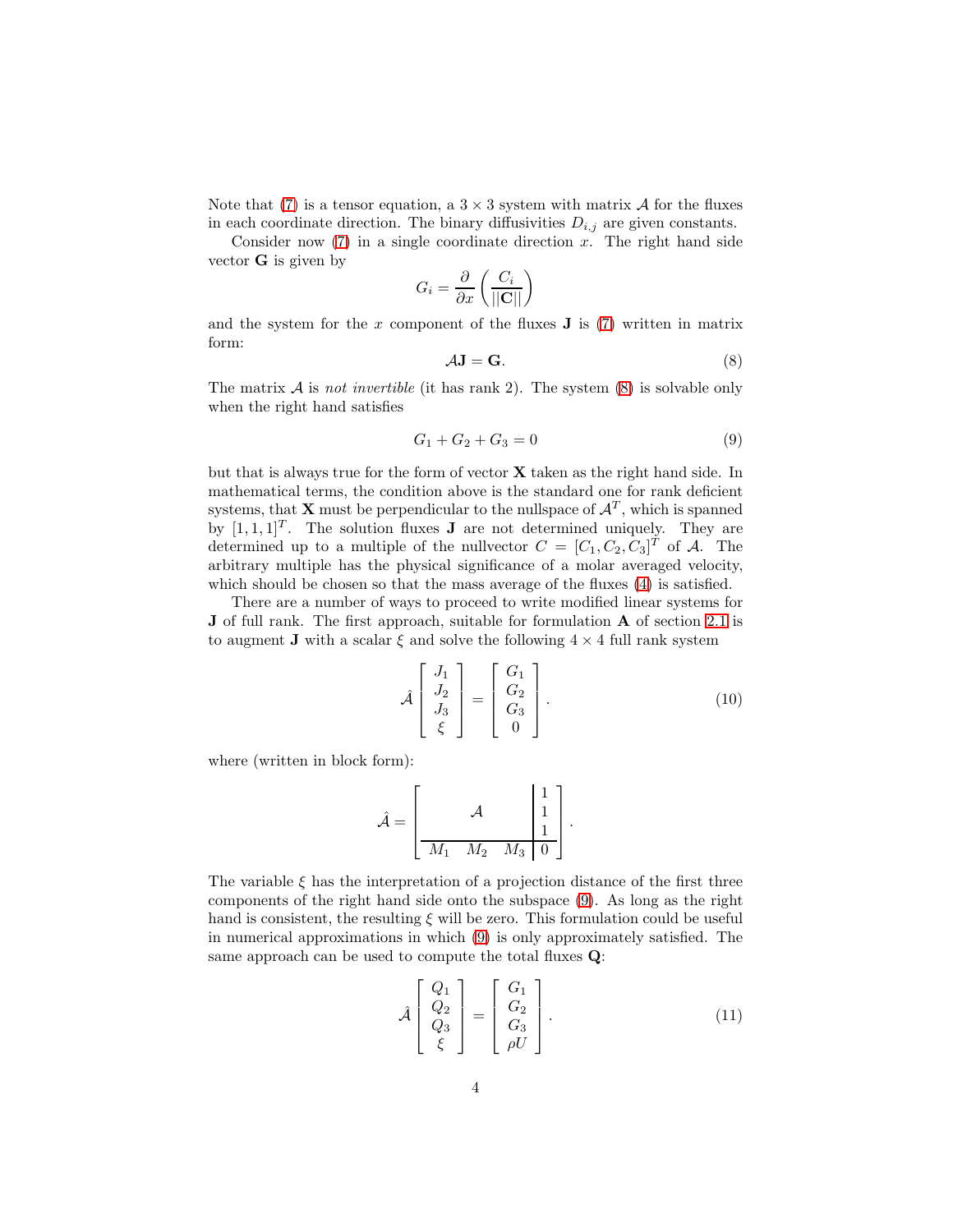In principle, one could write an analytic expression for  $\hat{A}^{-1}$  but it is more practical to solve [\(10\)](#page-3-2) or [\(11\)](#page-3-3) numerically.

We proceed to a second approach that is appropriate for formulation **B** of section [2.1,](#page-1-1) in which the variable  $C_3$  is eliminated in favour of the total density  $\rho$ . Considering again [\(8\)](#page-3-0), it is clear that the first two equations contain all the information of this rank 2 system. They can be augmented with the mass averaged velocity condition [\(4\)](#page-2-4) to make a full rank  $3 \times 3$  system:

<span id="page-4-1"></span>
$$
\mathcal{B}\begin{bmatrix}J_1\\J_2\\J_3\end{bmatrix} = \begin{bmatrix}G_1\\G_2\\0\end{bmatrix}.
$$
 (12)

where

$$
\mathcal{B} = \frac{1}{||\mathbf{C}||^2} \left[ \begin{array}{ccc} -\frac{C_2}{D_{12}} - \frac{C_3}{D_{13}} & \frac{C_1}{D_{12}} & \frac{C_1}{D_{13}} \\ \frac{C_2}{D_{12}} & -\frac{C_1}{D_{12}} - \frac{C_3}{D_{23}} & \frac{C_2}{D_{23}} \\ M_1 & M_2 & M_3 \end{array} \right].
$$

where to complete the formulation, the terms  $C_3$  above are replaced using [\(6\)](#page-2-5). This is a summary of a process that is described in two stages in [\[12\]](#page-11-2). In this formulation, only  $J_1$  and  $J_2$  are required so only the upper  $2 \times 2$  block of  $\mathcal{B}^{-1}$ is required. We call this block  $-\mathcal{F}$  (it depends on  $C_1$ ,  $C_2$  and  $\rho$ ) and write

<span id="page-4-0"></span>
$$
\left[\begin{array}{c} J_1 \\ J_2 \end{array}\right] = -\mathcal{F}\left[\begin{array}{c} G_1 \\ G_2 \end{array}\right].\tag{13}
$$

This could be called a Fick formulation in the sense that  $C_3$  has been eliminated. In fact, the similar procedure for fluxes relative to a molar averaged velocity leads to analytic expressions in [\[13\]](#page-11-3) (page 80) that are called Fick fluxes. However, it should be noted that the fluxes J from [\(13\)](#page-4-0) or equivalently from [\(12\)](#page-4-1) are exactly the same as the Maxwell-Stefan fluxes computed from the system [\(10\)](#page-3-2). What is typically called Fick diffusion involves the diagonal approximation of the matrix  $\mathcal F$  which is considered in a representative fuel cell setting below.

The entries of  $\mathcal F$  can be computed analytically:

<span id="page-4-2"></span>
$$
\mathcal{F}_{11} = ||\mathbf{C}||^2 \frac{(M_3 C_1 D_{23} + M_3 C_3 D_{12} + M_2 C_2 D_{12}) D_{13}}{\rho (C_1 D_{23} + C_2 D_{13} + C_3 D_{12})}
$$
(14)

$$
\mathcal{F}_{12} = -||\mathbf{C}||^2 \frac{(M_2 D_{12} - M_3 D_{13})C_1 D_{23}}{\rho(C_1 D_{23} + C_2 D_{13} + C_3 D_{12})}
$$
(15)

$$
\mathcal{F}_{21} = -||\mathbf{C}||^2 \frac{(M_1 D_{12} - M_3 D_{23})C_2 D_{13}}{\rho(C_1 D_{23} + C_2 D_{13} + C_3 D_{12})}
$$
(16)

$$
\mathcal{F}_{22} = +||\mathbf{C}||^2 \frac{(M_1 C 1 D_{12} + M_3 C_2 D_{13} + M_3 C_3 D_{12}) D_{23}}{\rho (C_1 D_{23} + C_2 D_{13} + C_3 D_{12})}.
$$
(17)

Above,  $\rho$  has been introduced explicitly in some terms but  $C_3$  left instead of replacing it by [\(6\)](#page-2-5) to simplify the expressions.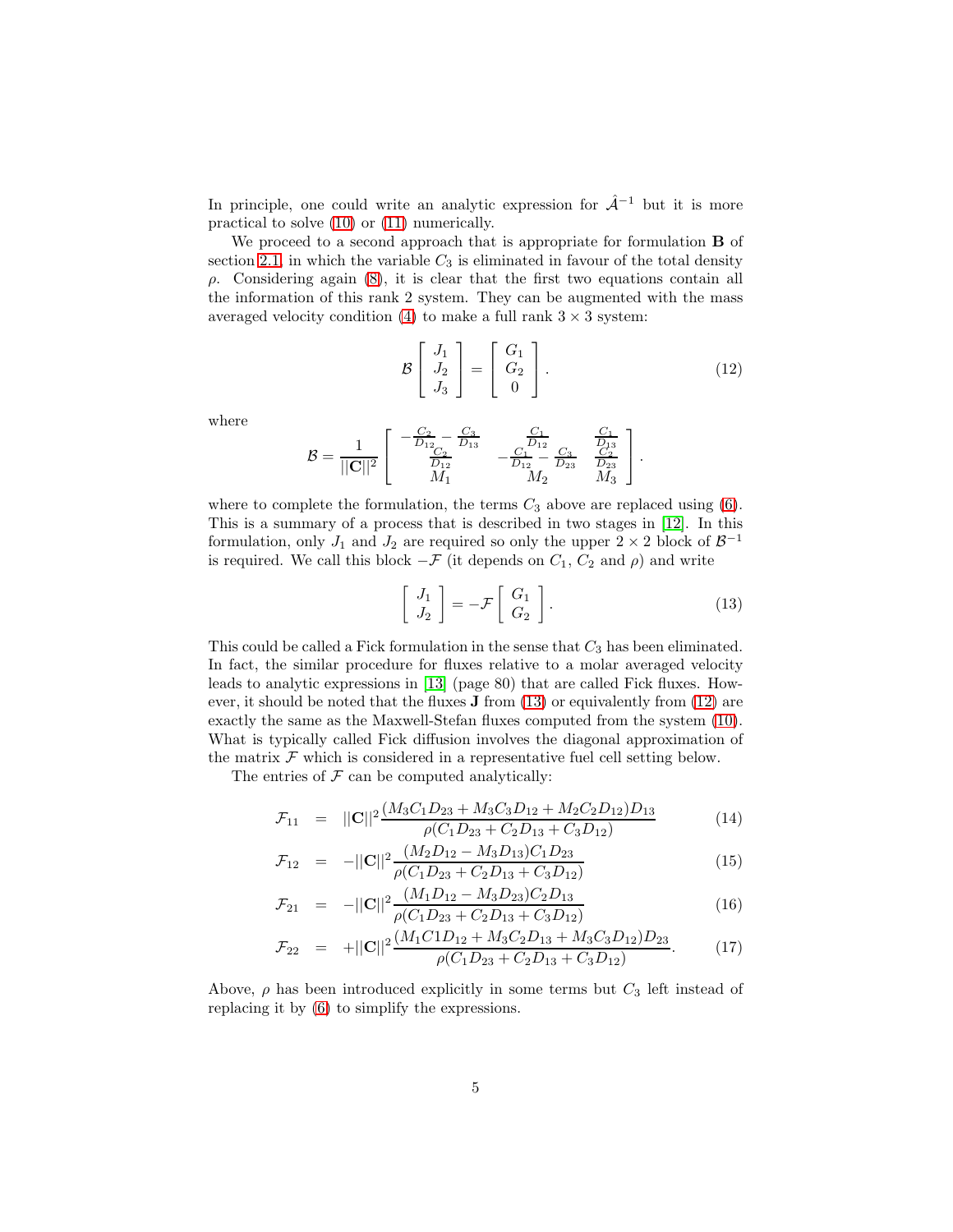## <span id="page-5-0"></span>3 Application to PEMC GDL Cathodes

### <span id="page-5-2"></span>3.1 Cathode Conditions of a PEMFC

We fix the temperature at 350 K at a pressure of 2 barg, standard conditions for an older Ballard Mk 9 stack with which the authors are familiar [\[7\]](#page-10-5). The conclusions of the later analysis are not dependent on this exact choice of operating parameters. We assume the ideal gas law for the cathode gas mixture

<span id="page-5-1"></span>
$$
P = ||C||RT \tag{18}
$$

with ideal gas constant  $R$ . This yields the total molar concentration of gases to be 104 mol m−<sup>3</sup> . At the prescribed temperature, we find the saturation pressure of water to be  $4.17 \times 10^4$  Pa [\[1\]](#page-10-6), which gives a water vapour pressure of  $3.13 \times 10^4$  Pa at 75 % humidity. This corresponds to a molar concentration of  $10.7 \text{ mol/m}^3$ . We assume the fuel cell is using ambient air, where within dry air the Oxygen concentration is approximately 21% and the Nitrogen concentration is approximately 79%. This yields cathode inlet concentrations of Oxygen and Nitrogen of 19.7 and 74.0 mol/m<sup>3</sup> respectively. The binary diffusivities  $D_{ij}$  are temperature and pressure dependent [\[13\]](#page-11-3). Based on [\[2\]](#page-10-7), we linearly interpolated the relations based on experimental data and used the approximate relation that the diffusivities are inversely proportional to pressure to obtain the values of the diffusivities in our work. A table summarizing all the constants and parameters of our study is given in table [1.](#page-6-0)

Using the values in the table, we can compute the entries of the Fick matrix  $F(14-17)$  $F(14-17)$ :

$$
\mathcal{F} \approx \left[ \begin{array}{cc} 1.20 \times 10^{-3} & 6.79 \times 10^{-5} \\ -4.89 \times 10^{-5} & 1.04 \times 10^{-3} \end{array} \right]
$$

To a good approximation,  $\mathcal F$  can be taken as a multiple of the identity matrix. This fits in the framework of "true" Fick diffusion where  $\mathcal F$  is approximated by

#### $||C||D$

times the identity matrix. Here, we have identified

$$
D = (1.20 + 1.04) \times 10^{-3} / (2||\mathbf{C}||) \approx 1.07 \times 10^{-5} \text{ m}^2 \text{ s}^{-1}
$$

in this model as a very good fit to true Maxwell-Stefan diffusion in this scenario. This is reinforced by the model computational results below. Several things should be noted at this point. The resulting fluxes J using the process [\(13\)](#page-4-0) and the resulting consistent density equation [\(3\)](#page-2-1) do not depend on which concentration  $(C_3$ , Nitrogen, in the case above) is replaced by the density. However, in the diagonal approximation above, there is a significant difference depending on which concentration is removed. If  $C_2$  (vapour) is removed for example, the resulting  $D \approx 8.99 \times 10^{-6}$  m<sup>2</sup> s<sup>-1</sup> and the off diagonal terms are significantly larger, up to half this value. The Fick model

$$
\mathbf{J} = -||\mathbf{C}||D\nabla \left(\frac{C_i}{|\mathbf{C}|}\right)
$$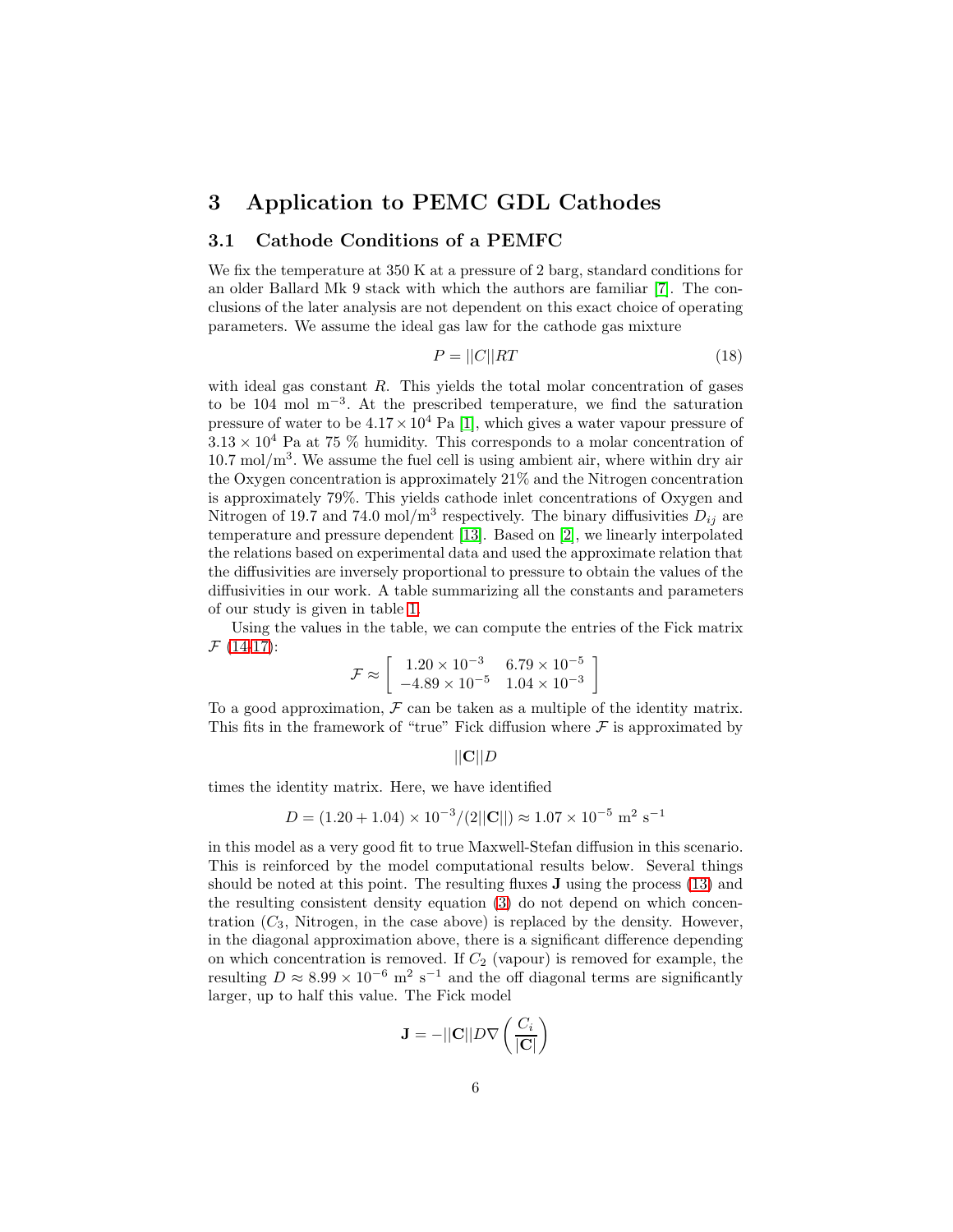| Density                             | Value            |                                                                           |
|-------------------------------------|------------------|---------------------------------------------------------------------------|
| Temperature                         | T                | 350 K                                                                     |
| Fuel cell pressure                  | $\overline{P}$   | $3.04 \times 10^5$ Pa                                                     |
| Humidity                            | $H_{\rm}$        | 0.75                                                                      |
| Current density                     | $\boldsymbol{I}$ | $10^4$ A m <sup>-2</sup>                                                  |
| Porosity                            | $\phi$           | 0.74                                                                      |
| Permeability                        | $\kappa$         | $10^{-15}$ m <sup>2</sup>                                                 |
| Viscosity                           | $\mu$            | $2.24\times10^{-5}$ kg $\mathrm{m^{-1}\;s^{-1}}$                          |
| Binary diffusivity Oxygen-Water     | $D_{12}$         | $1.19\times10^{-5}~\mathrm{m^2~s^{-1}}$                                   |
| Binary diffuisivity Oxygen-Nitrogen | $D_{13}$         | $1.18\times10^{-5}$ $\mathrm{m^2~s^{-1}}$                                 |
| Binary diffusivity Water-Nitrogen   | $D_{23}$         | $9.23\times10^{-6}~\mathrm{m^2~s^{-1}}$                                   |
| Fick diffusivity                    | $\boldsymbol{D}$ | $1.07 \times 10^{-5}$ m <sup>2</sup> s <sup>-1</sup>                      |
| Length                              | L                | $2.5\times10^{-4}$ m                                                      |
| Oxygen concentration                | $C_1$            | 19.7 mol m $^{-3}$                                                        |
| Water vapor concentration           | C <sub>2</sub>   | 10.7 mol m $^{-3}$                                                        |
| Nitrogen concentration              | $\mathcal{C}_3$  | 74.0 mol m $-3$                                                           |
| Faraday's Constant                  | $\boldsymbol{F}$ | $9.649 \times 10^4$ C mol <sup>-1</sup>                                   |
| Oxygen molar mass                   | $M_1$            | $32 \times 10^{-3}$ kg mol <sup>-1</sup>                                  |
| Water molar mass                    | $M_2$            | $18 \times 10^{-3}$ kg mol <sup>-1</sup>                                  |
| Nitrogen molar mass                 | $M_3$            | $28 \times 10^{-3}$ kg mol <sup>-1</sup>                                  |
| Oxygen flux                         | $Q_1$            | $2.59\times10^{-2}$ mol $\mathrm{m}^{-2}$ $\mathrm{s}^{-1}$               |
| Water flux                          | $\,Q_2$          | $-5.18\times10^{-2}$ mol $\mathrm{m}^{-2}$ $\mathrm{s}^{-1}$              |
| Nitrogen flux                       | $Q_3$            | 0 mol m <sup><math>-2</math></sup> s <sup><math>-1</math></sup>           |
| Ideal gas constant                  | $\boldsymbol{R}$ | 8.314 kg m <sup>2</sup> mol <sup>-1</sup> s <sup>-2</sup> K <sup>-1</sup> |

<span id="page-6-0"></span>Table 1: Constants and parameters for dry PEMFC cathode transport.

with a single value of  $D$  is only fully consistent with Maxwell-Stefan when all molar masses are identical (or equivalently if the fluxes are relative to a given *molar* averaged velocity) and all the binary diffusivities  $D_{ij}$  are identical and equal to D. Considering the numerators of  $(15-16)$  in the case of  $D_{ij}$  and  $M_i$  being of roughly comparable size as in our case, the off diagonal terms are reduced by taking  $C_1$  and  $C_2$  the minority phases  $(C_3$  the largest concentration). This is done in our ordering and is the reason why the diagonal approximation in this case is so accurate. In addition, keeping  $C_1$  (Oxygen concentration) and  $C_2$  (vapour concentration) as unknowns in the fuel cell setting makes sense since these quantities affect performance while Nitrogen is inert.

## 3.2 Darcy's Law and Operating Fluxes

Darcy's law for porous media states that

$$
U=-\frac{\kappa}{\phi\mu}\nabla P
$$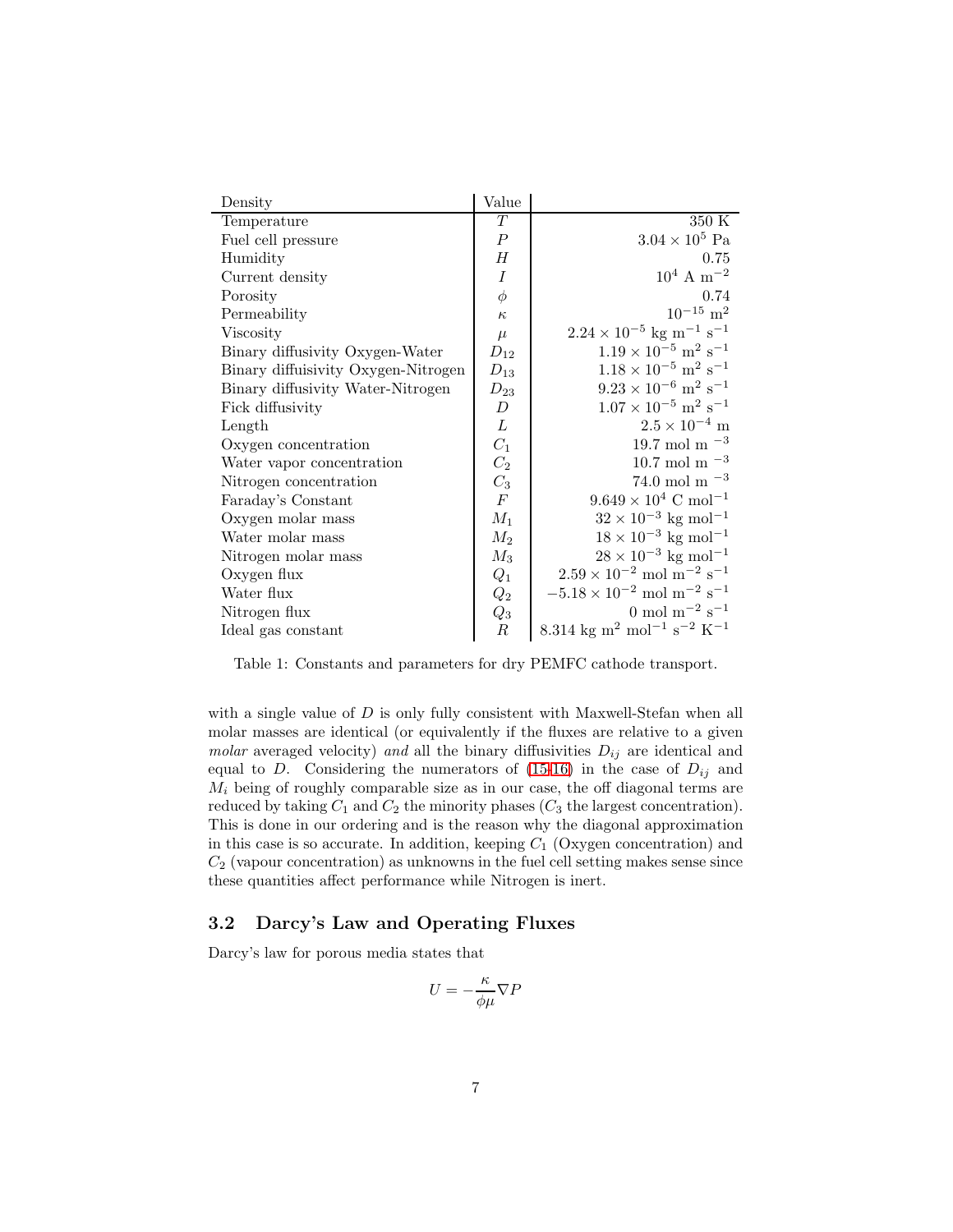for a permeability  $\kappa$ , porosity  $\phi$  and viscosity  $\mu$ . This can be combined with the ideal gas law [\(18\)](#page-5-1) to yield:

<span id="page-7-1"></span>
$$
U = -\frac{\kappa RT}{\phi \mu} \nabla ||C||. \tag{19}
$$

It is accepted that this velocity is a mass averaged velocity [\[3\]](#page-10-8). We absorb the coefficients of the gradient above into a single constant

$$
\sigma = \frac{\kappa RT}{\phi \mu}.
$$

Variations of  $\mu$  with concentration (and temperature) could be considered in a full model, but since we are interested in formulations of diffusion in this work, we will leave it as a representative constant.

A typical current density drawn from the fuel cell is  $I = 10^4$  A/m<sup>2</sup> (1)  $A/cm<sup>2</sup>$ ). The cathode reaction is

$$
O_2 + 4p^+ + 4e^- \rightarrow 2H_2O.
$$

Thus the specified current  $I$  corresponds to an oxygen flux of

$$
Q_1 = \frac{I}{4F} \approx 0.0259 \text{ mol/s/m}^2
$$

through the GDL from channel to catalyst sites, where  $F$  is Faraday's constant. In the scenario below we consider we consider that all product water returns to the cathode channels

$$
Q_2 \approx -0.0518 \text{ mol/s/m}^2.
$$

As Nitrogen does not react,  $Q_3 = 0$ .

# <span id="page-7-0"></span>4 Computing Cathode GDL Gradients from Fluxes

We consider now a one dimensional profile of concentrations  $C_1(x)$ ,  $C_2(x)$  and  $C_3(x)$  through the cathode GDL from  $x = 0$  (gas channel boundary) to  $x = L$ (catalyst layer boundary). We will compute the vector  $\mathbf{C}'(0)$ , which we will denote c, below using the formulas derived above. In other work [\[11,](#page-10-4) [10\]](#page-10-9) it is shown with a scaling argument that  $\mathbf{C}'(x)$  is constant on  $[0, L]$  to leading order. This result applies to this case as well, so the resulting c describes accurately the concentration derivative across the GDL.

We begin with the Maxwell-Stefan formulation [\(11\)](#page-3-3). We can write

$$
G_1 = \frac{d}{dx} \frac{C_1}{||\mathbf{C}||} (0) = \frac{1}{C^2} (Cc_1 - C_1(c_1 + c_2 + c_3))
$$

where we have used C as shorthand for  $||\mathbf{C}|| = C_1 + C_2 + C_3$ . Similar expressions for  $C_2$  and  $C_3$  can be combined into the expression

 $G = \mathcal{M}c$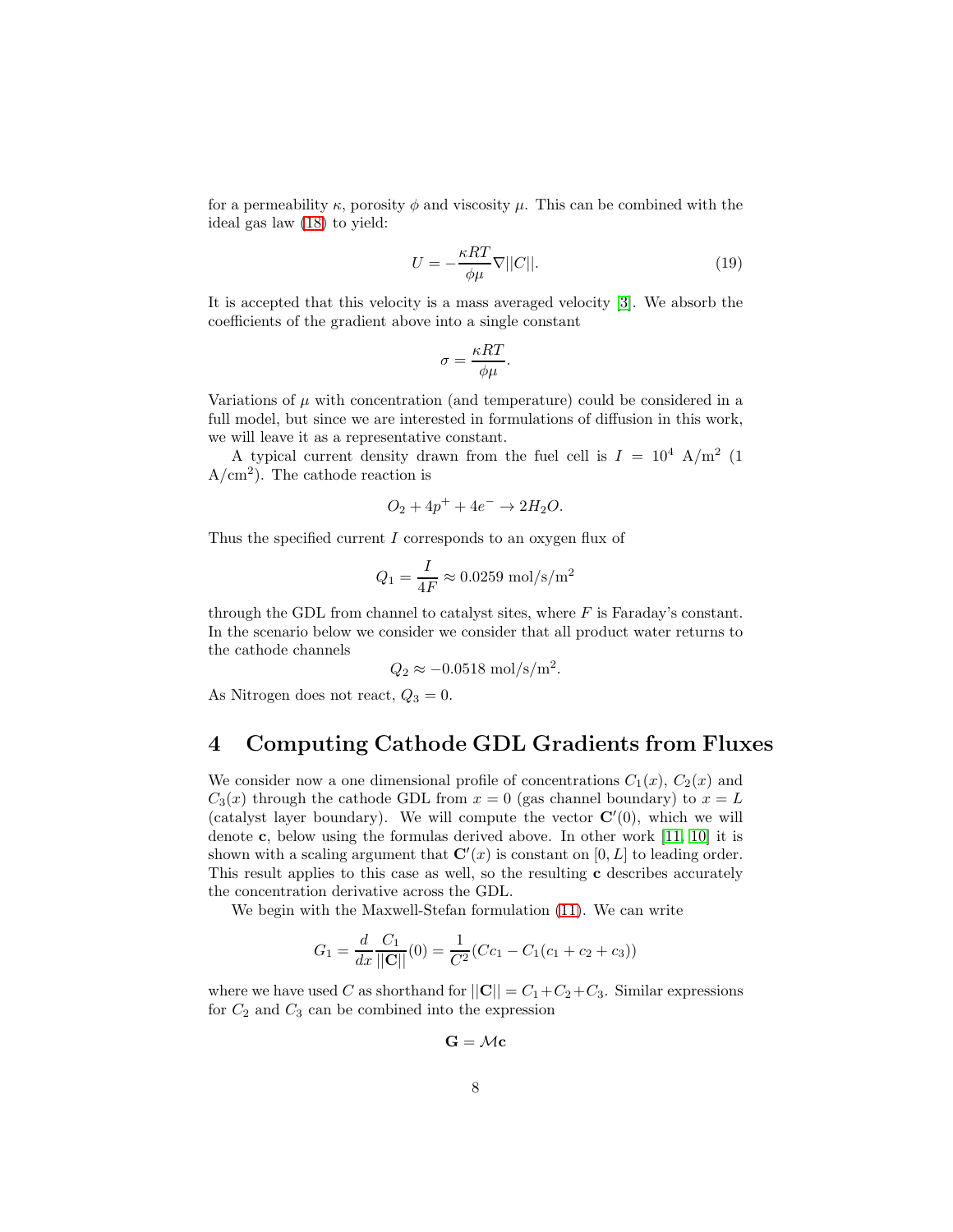where  $\mathcal M$  is the  $3 \times 3$  matrix

$$
\frac{1}{C^2} \left[ \begin{array}{rrr} C - C_1 & -C_1 & -C_1 \\ -C_2 & C - C_2 & -C_2 \\ -C_3 & -C_3 & C - C_3 \end{array} \right]
$$

From Darcy's Law [\(19\)](#page-7-1) we have

$$
U = -\sigma(c_1 + c_2 + c_3)
$$

Combining this in [\(11\)](#page-3-3) leads to the following system

$$
\left[\begin{array}{c}\n\mathcal{M} & \begin{bmatrix} -1 \\ -1 \\ -1 \end{bmatrix} & \begin{bmatrix} c_1 \\ c_2 \\ c_3 \end{bmatrix} \\ \hline\n-\rho\sigma & -\rho\sigma & -\rho\sigma & 0\n\end{array}\right]\n\left[\begin{array}{c}\n c_1 \\ c_2 \\ c_3 \end{array}\right] = \left[\begin{array}{c}\n\mathcal{A} & \mathcal{A} \\ \hline\nM_1 & M_2 & M_3\n\end{array}\right]\n\left[\begin{array}{c}\nQ_1 \\ Q_2 \\ Q_3 \end{array}\right]
$$

where  $\xi$  has the same role as in [\(10\)](#page-3-2). The equation above is [\(11\)](#page-3-3) with the right and left hand sides exchanged and the  $\xi$  terms moved to the other side of the equation. The matrix on the right hand side has size  $4 \times 3$ . The results with the values in Table [1](#page-6-0) are given below:

<span id="page-8-0"></span>
$$
c_1 = -2.60 \times 10^3, \ c_2 = 5.02 \times 10^3, \ c_3 = -2.42 \times 10^3 \tag{20}
$$

with units mol m<sup>−</sup><sup>4</sup> . The corresponding

$$
r = \frac{d\rho}{dx}(0) = M_1c_1 + M_2c_2 + M_3c_3 = -60.6 \text{ kg m}^{-4}
$$

The main aim of this work is to show that these results are very similar to the diagonal Fick diffusivity model derived above. This will be done below. However, we also point out two things from the results above. The first is that the value of

$$
c_1 + c_2 + c_3 = 0.2039
$$

is four orders of magnitude smaller than the individual values. In this isothermal situation, the sum above is proportional to the pressure gradient and this result shows that the bulk transport mechanism of Darcy flow is significantly more efficient than diffusion. This makes flow between channels in a serpentine flow field (in which adjacent channels can have a significant pressure drop between them) important to consider [\[8\]](#page-10-1).

The second point to make is that over a representative GDL width L of 100 microns, the results above predict an Oxygen concentration change of

$$
c_1L = -0.260
$$

which is less than a  $2\%$  change in the channel concentration  $C_1$ . Even considering larger  $L$  values (thicker GDL) or increasing  $L$  with tortuousity effects [\[14\]](#page-11-4) does not make GDL transport losses significant. This is a reminder that current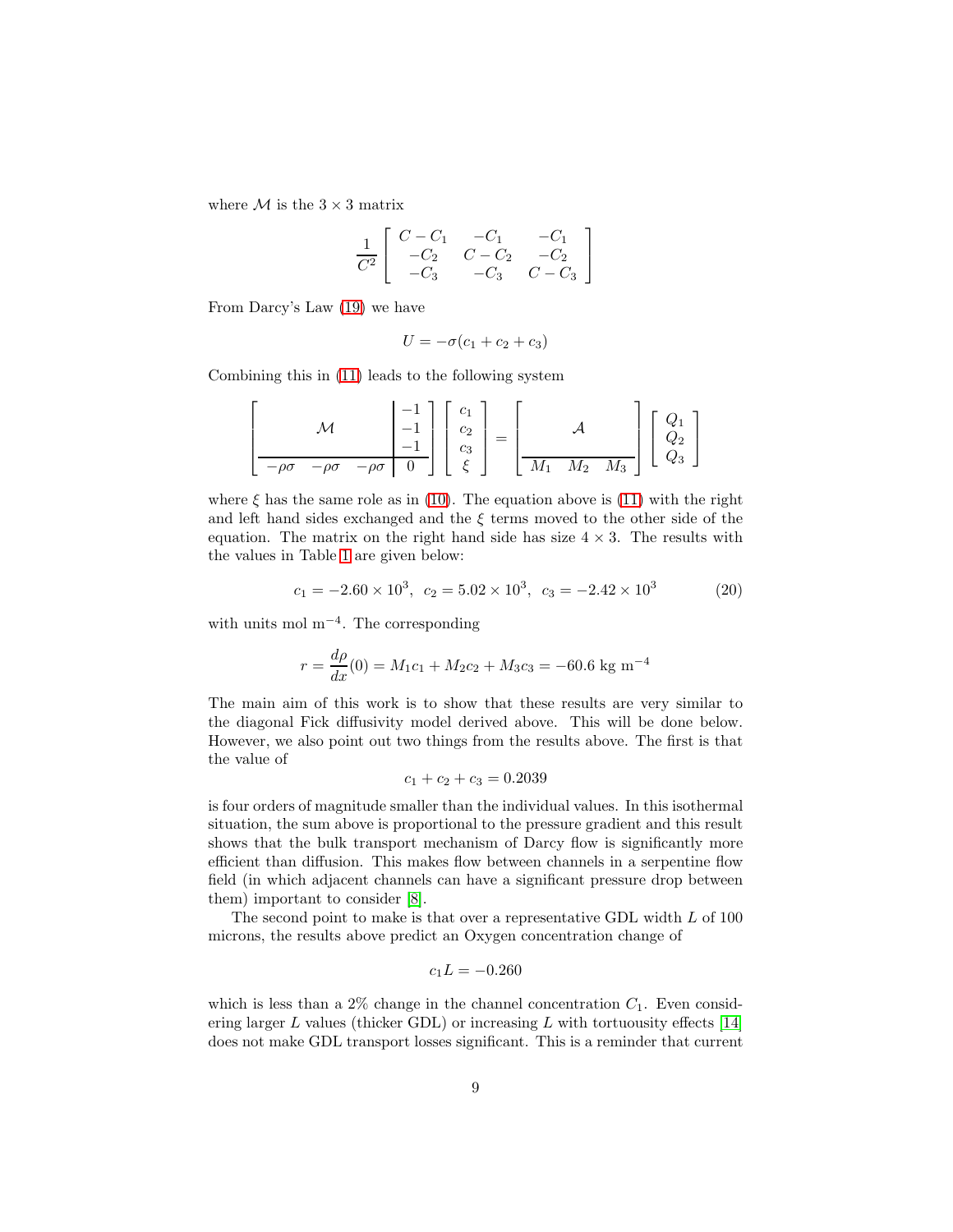is not limited by dry channel and GDL transport but rather by processes in the catalyst layer, as is known in the literature ([\[4\]](#page-10-10) for example). That this change is small over the GDL is predicted by the scaling arguments in the articles cited above.

We proceed to computing  $c_1$ ,  $c_2$  and r (the density derivative) using the diagonal Fick approximation of section [3.1.](#page-5-2) Proceeding as above, we can derive the system

$$
\begin{pmatrix}\nC_1 & 0 & 0 \\
0 & C_2 & 0 \\
0 & 0 & \rho\n\end{pmatrix}\n\mathcal{N} -\n\begin{bmatrix}\nD & 0 & 0 \\
0 & D & 0 \\
0 & 0 & 0\n\end{bmatrix} +\n\frac{D}{C}\n\begin{bmatrix}\nC_1 & 0 & 0 \\
0 & C_2 & 0 \\
0 & 0 & 0\n\end{bmatrix}\n\mathcal{N}\n\begin{bmatrix}\nc_1 \\
c_2 \\
r\n\end{bmatrix}
$$
\n
$$
=\n\begin{bmatrix}\nQ_1 \\
Q_2 \\
M_1Q_1 + M_2Q_2 + M_3Q_3\n\end{bmatrix}
$$

where

$$
\mathcal{N} = \left[ \begin{array}{ccc} 1 - M_1/M_3 & 1 - M_2/M_3 & 1/M_3 \\ 1 - M_1/M_3 & 1 - M_2/M_3 & 1/M_3 \\ 1 - M_1/M_3 & 1 - M_2/M_3 & 1/M_3 \end{array} \right]
$$

 $(\mathcal{N}[c_1, c_2, r]^T$  gives  $c_1 + c_2 + c_3$  in each component). The results with the same conditions as above are

$$
c_1 = -2.49 \times 10^3
$$
,  $c_2 = 4.81 \times 10^3$ ,  $r = -58.0$ 

As a reminder, these are the results using the diagonal Fick approximation. Comparing to the Maxwell Stefan values  $(20)$  and the derived r, we see that the results differ by only a few percent. This was expected from the quality of the diagonal approximation in section [3.1.](#page-5-2)

## 5 Summary

The use of a diagonal Fick diffusivity is equivalent to the Maxwell Stefan diffusion model relative to a mass averaged velocity only when the molar masses of the species are identical and all binary diffusivities are identical. However, in the case of a PEMFC cathode with (possibly compressed and humidified) ambient air as oxidant, it is shown that when oxygen and water vapour are used as the diffusing species, there is negligible difference in the results of the two models. Analytic insight into the result is gained with simple algebraic models.

## Acknowledgements

The first author thanks NSERC for a graduate scholarship and the Automotive Fuel Cell Corporation (AFCC) and the MITACS Accelerate Internship programme for funding for this work. The second author acknowledges research funding support from an NSERC Canada grant.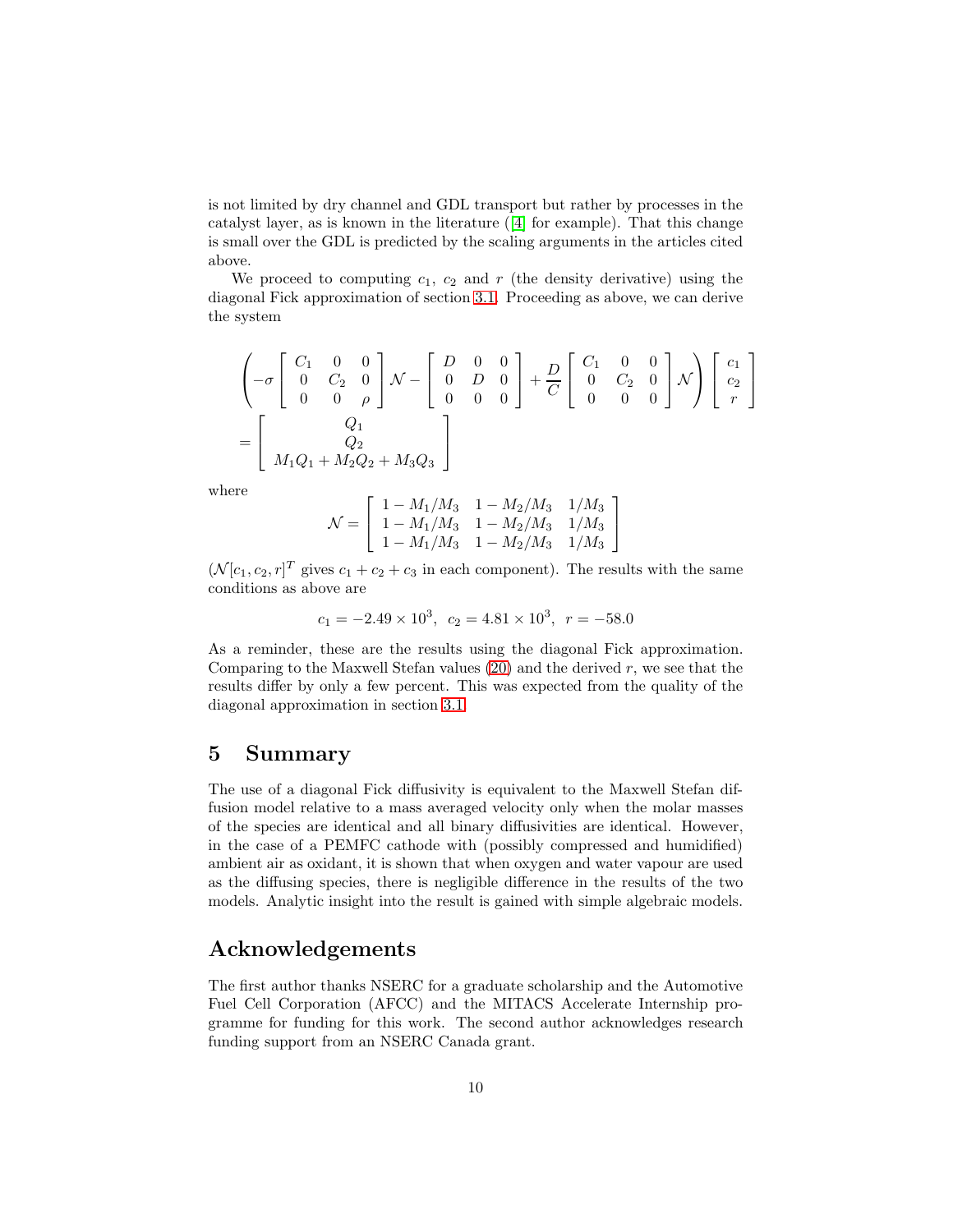## <span id="page-10-6"></span>References

- <span id="page-10-7"></span>[1] International Steam Tables. Springer-Verlag, 2008.
- <span id="page-10-8"></span>[2] CRC Handbook of Chemistry and Physics. CRS Press, 90th edition, 2009.
- <span id="page-10-10"></span>[3] J. Bear and Y. Bachmat. Introduction to Modelling of Transport Phenomena in Porous Media. Kluwer Academic: Dordrecht, 1990.
- [4] P Berg, K Promislow, J St Pierre, J Stumper, and B Wetton. Water management in PEM fuel cells. JOURNAL OF THE ELECTROCHEMICAL SOCIETY, 151(3):A341–A353, MAR 2004.
- <span id="page-10-3"></span>[5] Rod Borup, Jeremy Meyers, Bryan Pivovar, Yu Seung Kim, Rangachary Mukundan, Nancy Garland, Deborah Myers, Mahlon Wilson, Fernando Garzon, David Wood, Piotr Zelenay, Karren More, Ken Stroh, Tom Zawodzinski, James Boncella, James E. McGrath, Minoru Inaba, Kenji Miyatake, Michio Hori, Kenichiro Ota, Zempachi Ogumi, Seizo Miyata, Atsushi Nishikata, Zyun Siroma, Yoshiharu Uchimoto, Kazuaki Yasuda, Ken-ichi Kimijima, and Norio Iwashita. Scientific aspects of polymer electrolyte fuel cell durability and degradation. CHEMICAL REVIEWS, 107(10):3904– 3951, OCT 2007.
- <span id="page-10-0"></span>[6] O.S. Burheim, G. Ellila, J.D. Fairweather, A. Labouriau, S. Kjelstrup, and J.G. Pharoah. Ageing and thermal conductivity of porous transport layers used for  ${PEM}$  fuel cells. *Journal of Power Sources*,  $221(0):356 - 365$ , 2013.
- <span id="page-10-5"></span>[7] Paul Chang, Gwang-Soo Kim, Keith Promislow, and Brian Wetton. Reduced dimensional computational models of polymer electrolyte membrane fuel cell stacks. JOURNAL OF COMPUTATIONAL PHYSICS, 223(2):797–821, MAY 1 2007.
- <span id="page-10-1"></span>[8] D. H. Jeon, S. Greenway, S. Shimpalee, and J. W. Van Zee. The effect of serpentine flow-field designs on PEM fuel cell performance. INTERNA-TIONAL JOURNAL OF HYDROGEN ENERGY, 33(3):1052–1066, FEB 2008.
- <span id="page-10-2"></span>[9] Michael J. Martinez, Sirivatch Shimpalee, and J. W. Van Zee. Comparing predictions of PEM fuel cell behavior using Maxwell-Stefan and CFD approximation equations. COMPUTERS & CHEMICAL ENGINEERING, 32(12):2958–2965, DEC 22 2008.
- <span id="page-10-9"></span>[10] Keith Promislow, Paul Chang, Herwig Haas, and Brian Wetton. Twophase unit cell model for slow transients in polymer electrolyte membrane fuel cells. Journal of The Electrochemical Society, 155(7):A494–A504, 2008.
- <span id="page-10-4"></span>[11] Keith Promislow, John Stockie, and Brian Wetton. A sharp interface reduction for multiphase transport in a porous fuel cell electrode. *Proceedings*